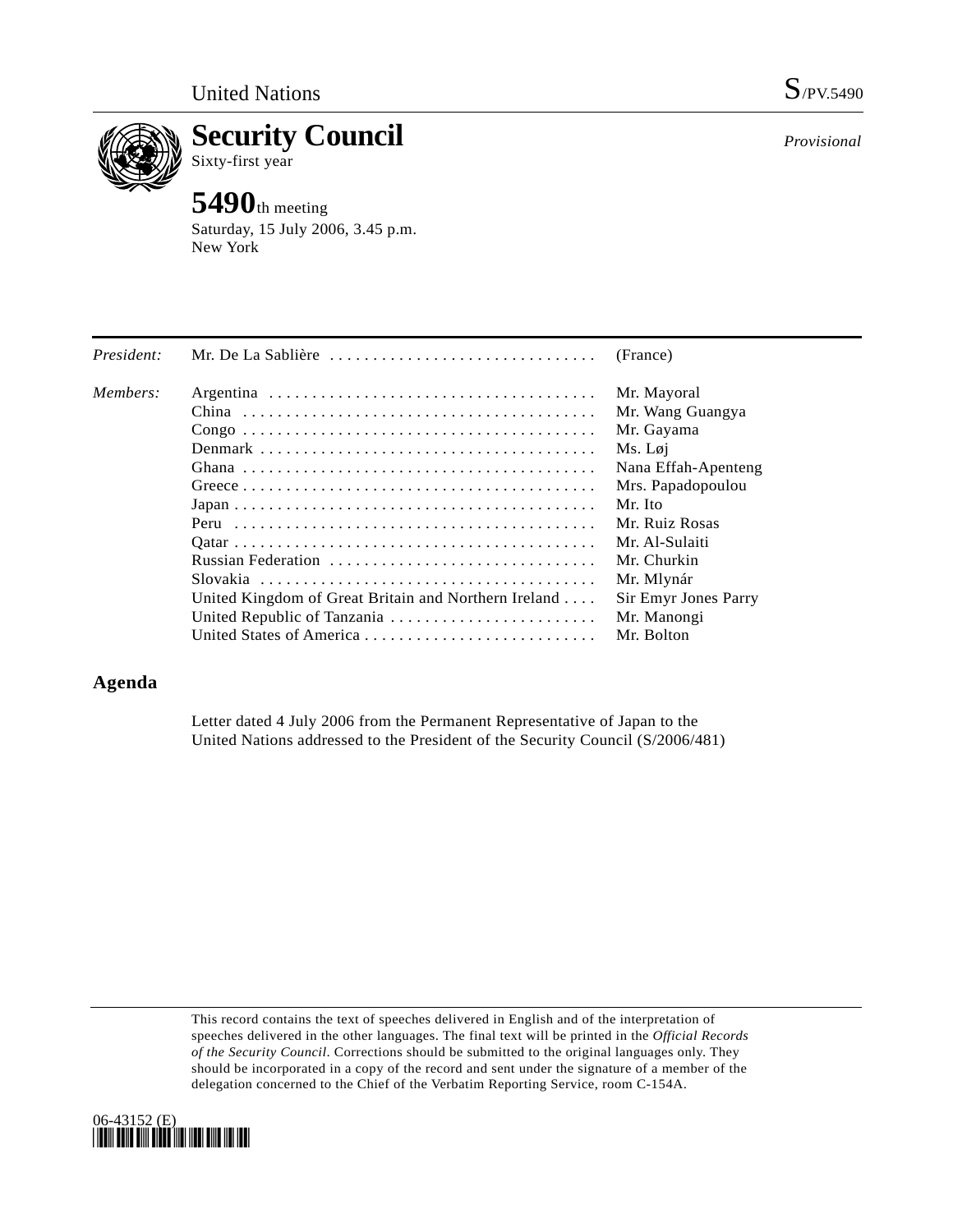*The meeting was called to order at 3.45 p.m.* 

#### **Adoption of the agenda**

 *The agenda was adopted.* 

### **Letter dated 4 July 2006 from the Permanent Representative of Japan to the United Nations addressed to the President of the Security Council (S/2006/481)**

**The President** (*spoke in French*): I should like to inform the Council that I have received letters from the representatives of the Democratic People's Republic of Korea and the Republic of Korea, in which they request to be invited to participate in the consideration of the item on the Council's agenda. In conformity with the usual practice, I propose, with the consent of the Council, to invite those representatives to participate in the consideration without the right to vote, in accordance with the relevant provisions of the Charter and rule 37 of the Council's provisional rules of procedure.

There being no objection, it is so decided.

*At the invitation of the President, Mr. Pak Gil Yon (Democratic People's Republic of Korea) and Mr. Choi Young-jin (Republic of Korea) took seats at the Council table.* 

**The President** (*spoke in French*): The Security Council will now begin its consideration of the item on its agenda. The Council is meeting in response to the request contained in a letter dated 4 July 2006 from the Permanent Representative of Japan addressed to the President of the Security Council, document S/2006/481.

 Members of the Council have before them document S/2006/488, which contains the text of a draft resolution prepared in the course of the Council's prior consultations.

 I wish to draw the attention of the members to document S/2006/482, containing a letter from the Permanent Representative of the United States, and document S/2006/493, containing a letter from the Permanent Representative of the Democratic People's Republic of Korea.

 It is my understanding that the Council is ready to proceed to the vote on the draft resolution before it. Unless I hear any objection, I shall put the draft resolution to the vote now.

There being no objection, it is so decided.

*A vote was taken by show of hands.* 

#### *In favour:*

 **The President** (*spoke in French*): There were 15 votes in favour. The draft resolution has been adopted unanimously as resolution 1695 (2006).

 On behalf of the members of the Security Council, I warmly welcome Mr. Shintaro Ito, Vice-Minister for Foreign Affairs of Japan.

 I shall now give the floor to those members of the Council who wish to make statements following the voting.

 **Mr. Ito** (Japan): The Council has just taken a very significant decision on the question of peace and security on the Korean peninsula and North-East Asia. Japan welcomes the unanimous adoption of resolution 1695 (2006).

 With the adoption of the resolution, the Council has acted swiftly and robustly in response to the reckless and condemnable act of the Democratic People's Republic of Korea in launching a barrage of ballistic missiles on 5 July, local time. Through the resolution, the Council has, in unity, sent, on behalf of the international community, a strong and unmistakable message to the Democratic People's Republic of Korea and agreed on a set of binding measures that both the Democratic People's Republic of Korea and Member States are obliged to comply with in order to deal appropriately with the situation created by the Democratic People's Republic of Korea.

 The launching of missiles and other related activities conducted by the Democratic People's Republic of Korea have been a matter of very serious concern for the peace and security of Japan. Those missile launches in and of themselves pose a direct threat to the security of Japan and other countries, but the nature of the threat is far more serious, particularly in the light of the Democratic People's Republic of Korea's claim that it has developed nuclear weapons.

Argentina, China, Congo, Denmark, France, Ghana, Greece, Japan, Peru, Qatar, Russian Federation, Slovakia, United Kingdom of Great Britain and Northern Ireland, United Republic of Tanzania, United States of America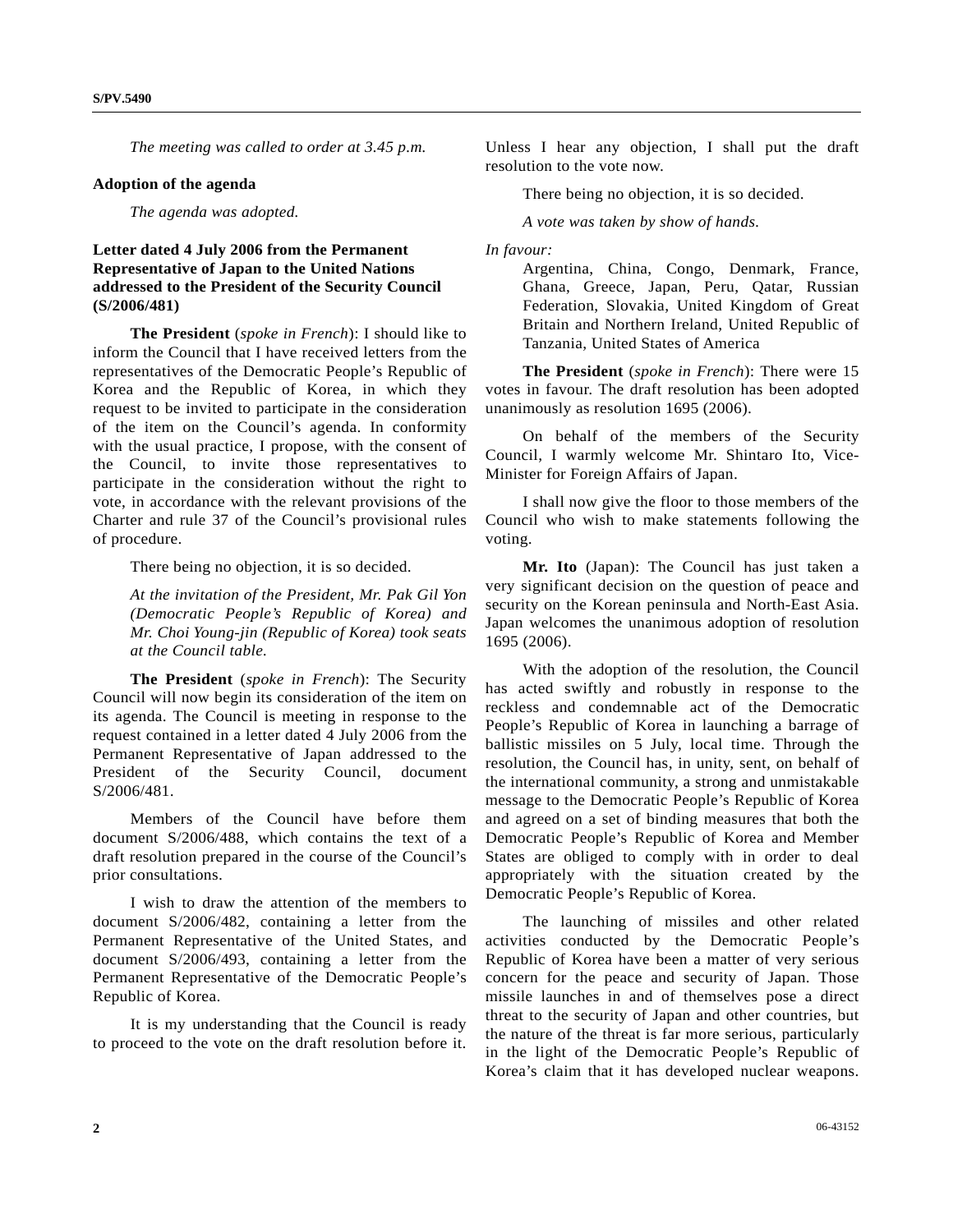The well-known behaviour of the Democratic People's Republic of Korea as a leading proliferator of ballistic missiles and related technology, among other unacceptable behaviours, should not escape our attention.

 To initiate an appropriate and swift Council response to the event, Japan and other concerned members of the Council prepared a strong draft resolution the next day after a series of consultations. The original draft resolution was presented on 7 July and sponsored by eight members — Denmark, France, Greece, Japan, Peru, Slovakia, the United Kingdom and the United States.

 Subsequently, China and Russia presented the text of a presidential statement and later submitted a draft resolution. We welcomed the move on the part of China and Russia, both neighbouring countries of the Democratic People's Republic of Korea and important members of the six-party talks. However, their draft was considered to be weak in the message and measures it proposed and insufficient to deal adequately with the issue of peace, security and stability at hand — indeed, with the threat posed by the Democratic People's Republic of Korea's defiant and unacceptable act.

 After the series of intensive consultations that ensued to breach the differences between the two texts, members have been able to reach agreement on a text that is strong in its message and binding on Member States under the United Nations Charter on measures related to the maintenance of international peace and security.

It is important that, in today's resolution, the members of the Council have acted in unity. The resolution clearly states that the Council is acting under its special responsibility for the maintenance of international peace and security and demands that the Democratic People's Republic of Korea suspend all activities related to its ballistic missile programme and re-establish its pre-existing commitments to a moratorium on missile launching.

 The resolution also strongly urges that the Democratic People's Republic of Korea return immediately to the six-party talks without precondition. Japan strongly urges the Democratic People's Republic of Korea to comply with the Council's demand and to sincerely respond to all the other provisions addressed to the Democratic People's Republic of Korea.

 Japan also urges the Democratic People's Republic of Korea to cease all its work on nuclearrelated activities, with the aim of the complete, verifiable and irreversible dismantlement of all its nuclear programmes.

 We believe that it is essential, as the resolution just adopted requires, that Member States that have not yet done so exercise vigilance and prevent missile and missile-related items, materials, goods and technology being transferred to the Democratic People's Republic of Korea's missile or weapons of mass destruction (WMD) programmes.

 It requires Member States to exercise vigilance and prevent the procurement of missile-related materials and technology from the Democratic People's Republic of Korea and the transfer of any financial resources in relation to the Democratic People's Republic of Korea's missile or WMD programmes.

 I would like to state my Government's intention to implement, in accordance with this resolution, those measures that are necessary to achieve the objectives set out in the resolution, in accordance with domestic laws and procedures.

 My Government has already taken a number of measures against the Democratic People's Republic of Korea on a unilateral basis that include the continuation of the strict implementation of exportcontrol measures on missiles and WMD-related goods and services against the Democratic People's Republic of Korea.

 Japan also expects that the Democratic People's Republic of Korea will respond quickly to the calls from the Council to return to the six-party talks and work towards the expeditious implementation of the 19 September joint statement and return also to the Treaty on the Non-Proliferation of Nuclear Weapons (NPT) and International Atomic Energy Agency (IAEA) safeguards.

 This is an important milestone in the world's community's fight against the proliferation of missiles and WMD. Today marks an important step forward in the promotion of peace and security on the Korean peninsula and in North-East Asia. All the countries in the region must work together in keeping with the spirit and the letter of this important resolution.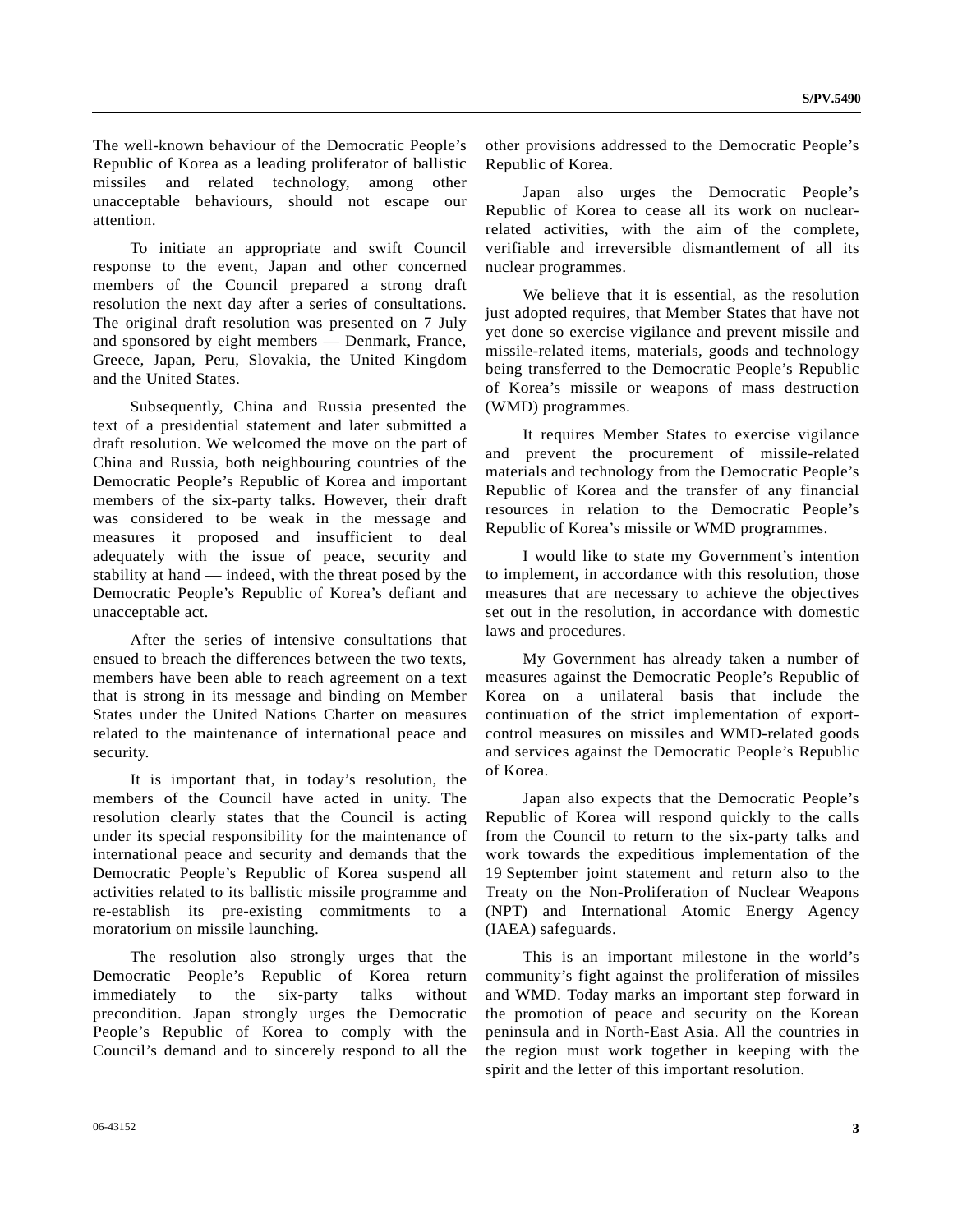Finally, I wish to thank you, Mr. President, for having guided us through these difficult deliberations, and I thank all members of the Council, in particular the eight sponsors of our draft, for their cooperation and unstinting support in the process of bringing days of hard work to fruition.

**Mr. Bolton** (United States of America): Eleven days have passed since the Democratic People's Republic of Korea brazenly defied the international community and fired seven ballistic missiles, including a Taepo Dong 2 intercontinental ballistic missile, into the waters surrounding its neighbours, notably Japan. Despite intense diplomatic efforts by a number of countries prior to those launches, North Korea chose to recklessly disregard the collective will of its neighbours and, indeed, that of the world.

 In so doing, it violated several international commitments it had entered into, most recently the joint statement of the six-party talks from September 2005. Since the words of the North Korean leadership and the agreements it signs have consistently over time been shown to hold little value, it is only appropriate for the international community and the Security Council to evaluate North Korea based on its actions — actions which have been deeply disturbing.

 It would be dangerous for the Council to look at these missile launches in isolation from North Korea's unrelenting pursuit of a nuclear-weapons capability. When North Korea launched a missile over Japan in 1998, we were not aware at that time that Pyongyang was pursuing a covert uranium-enrichment programme, in violation of the 1994 agreed framework.

 In the intervening eight years, North Korea has withdrawn from the Treaty on the Non-Proliferation of Nuclear Weapons (NPT), kicked out inspectors of the International Atomic Energy Agency (IAEA) and declared not just that it is pursuing a nuclear-weapons capability but that it already possesses them.

 We are pleased that the Council has taken clear, firm and unanimous action in adopting this resolution. The launching of seven ballistic missiles by North Korea constitutes a direct threat to international peace and security and demanded a strong statement from the Council in the form of a strong resolution. The past 11 days have witnessed intense diplomatic activity here in New York, in a number of capitals around the world, and notably in Pyongyang itself, where a high-level delegation from the People's Republic of China made one last attempt to make the North Korean leadership see reason.

 It was appropriate for us to show this flexibility on timing and allow diplomatic efforts a chance to succeed. Those efforts are now exhausted, however, and the continued intransigence and defiance of the North Korean leadership demanded a strong response from the Council. The resolution we have just adopted does just that. It also sends a much stronger signal than the weak and feckless response of the Council in 1998, which issued only a press statement.

 In condemning the multiple launches of these ballistic missiles, the Council is affirming in this resolution that these launches threaten international peace and security. It is not just launching of these missiles that poses a threat but the propensity of North Korea to proliferate this technology. North Korea is the world's leading proliferator of ballistic missile technology, so it was entirely appropriate for the Council to reaffirm its resolution 1540 (2004), whose first preambular paragraph states that the

 "proliferation of nuclear, chemical and biological weapons, as well as their means of delivery, constitutes a threat to international peace and security".

 This resolution also demands action. It sends an unequivocal, unambiguous and unanimous message to Pyongyang: Suspend your ballistic missile programme. Stop your procurement of materials related to weapons of mass destruction, and implement your September 2005 commitment to verifiably dismantle your nuclear weapons and existing nuclear programme.

 It is not just Pyongyang, though, that must act. The resolution also requires Member States to do what they can to prevent the transfer of resources to the Democratic People's Republic of Korea's missile programme and cease procurement of missile-related items and items relating to WMD programmes from the Democratic People's Republic of Korea.

 The United States expects that North Korea and all other States Members of the United Nations will immediately act in accordance with the requirements of this resolution.

 This is the first Security Council resolution on North Korea since 1993, reflecting the gravity of this situation and the unity and determination of the Council. We hope that this resolution will demonstrate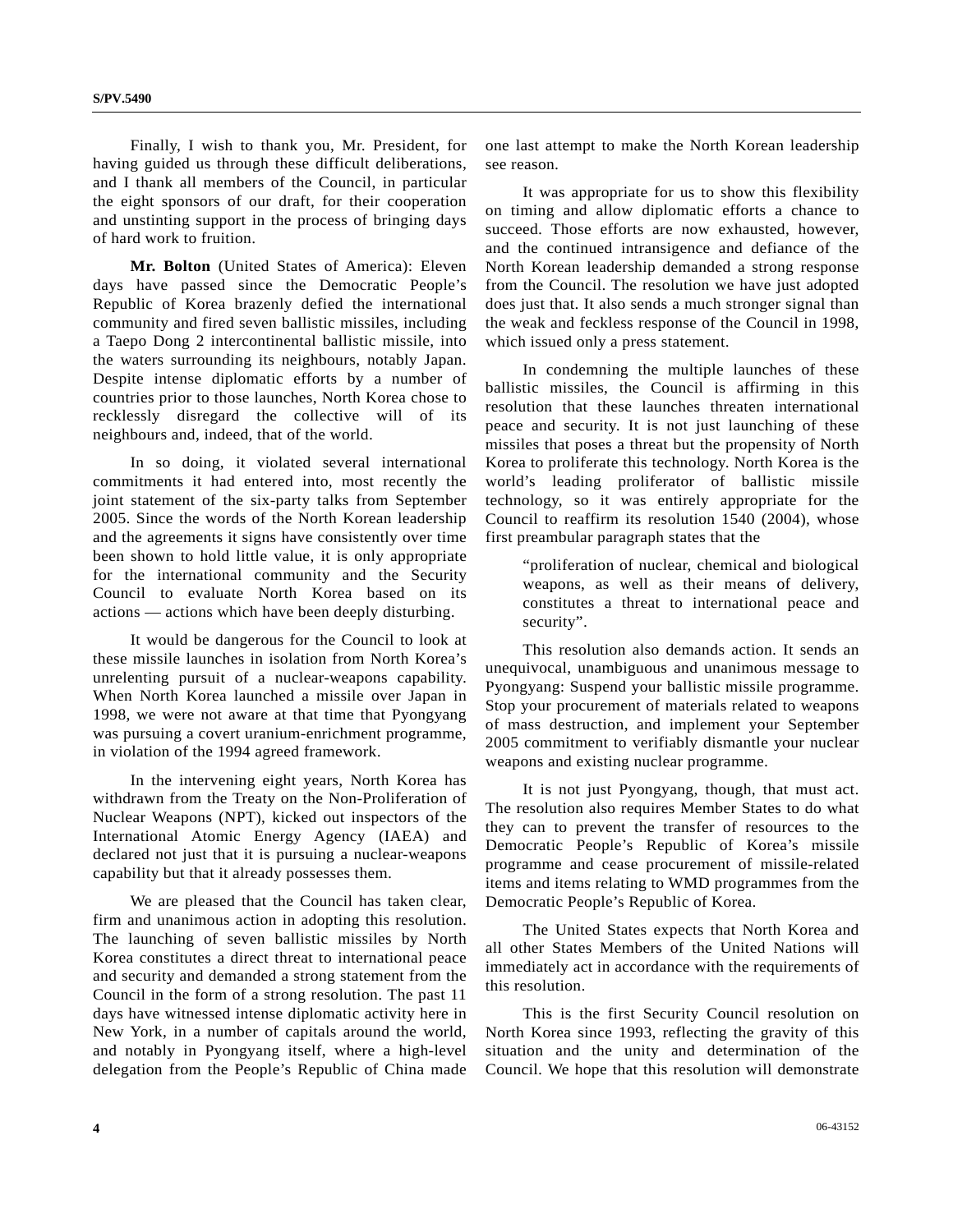to North Korea that the best way to improve the livelihood of its people and end its international isolation is to stop playing games of brinkmanship and restore its missile moratorium, return to the six-party talks and implement the terms of the joint statement from the last round of those talks.

 We look forward to North Korea's full, unconditional and immediate compliance with this Security Council resolution. We hope that North Korea makes the strategic decision that the pursuit of weapons of mass destruction programmes and threatening acts like these missile launches makes it less, not more, secure. We need to be prepared, however, that North Korea might choose a different path. That is why it is important that, if the Democratic People's Republic of Korea does not comply with the requirements of the resolution, the United States and other Member States have the opportunity at any point to return to the Council for further action.

 In closing, I would like to thank all members of the Council for their efforts in helping us to secure a strong and unanimous resolution. In particular, I would like to thank my friend and colleague, Ambassador Kenzo Oshima, for his work in leading the effort to bring the resolution to finality.

**Mr. Wang Guangya** (China) (*spoke in Chinese*): The Chinese delegation welcomes the draft resolution on the launching of missiles by the Democratic People's Republic of Korea, unanimously adopted by the Security Council earlier.

 On 5 July 2006 local time, the Democratic People's Republic of Korea launched a number of missiles without adequate advance notification, which caused extensive concern in the international community. Many countries have expressed their grave concern at that negative development. They are afraid that it will have a negative impact on peace and stability in North-East Asia, especially on the Korean peninsula.

 As a close neighbour of the Democratic People's Republic of Korea, China is gravely concerned about the newly emerged complicating factors on the Korean peninsula. China has always been committed to maintaining peace and stability on the Korean peninsula and has insisted on resolving the relevant issues through peaceful dialogue and negotiations. We oppose any acts leading to tension on the Korean peninsula. We hope that all the parties concerned will keep in mind the overall interests and make a greater contribution to peace and stability on the Korean peninsula. The Chinese side is ready to make joint efforts with all the parties concerned to overcome difficulties, create the right conditions, promote the six-party talks and jointly maintain peace and stability on the Korean peninsula and in North-East Asia.

 Ever since discussions started in the Security Council on the launching of missiles by the Democratic People's Republic of Korea, China has acted in a persistent manner to achieve two major objectives, namely, to maintain peace and stability on the Korean peninsula and to keep the Security Council united. We have consistently advocated that the Council respond in an appropriate manner as soon as possible, send a unified message to the international community, reactivate a new round of diplomatic efforts and bring about the early resumption of the six-party talks.

 China has adopted a responsible attitude and is firmly opposed to forcing through a vote on a draft resolution that is not conducive to unity and that would further complicate and aggravate the situation, cause grave consequences for peace and stability on the Korean peninsula and create enormous obstacles for the six-party talks and other important diplomatic endeavours.

 At the same time, China and Russia put forward elements for a draft presidential statement and, subsequently, for a draft resolution. We made constructive and vigorous efforts to seek consensus on this issue among Security Council members.

 Under the current circumstances, China urges all the parties concerned to exercise restraint. We are opposed to any acts leading to further tension on the Korean peninsula. We hope that the resolution that has just been adopted will help all the parties concerned to act in a calm manner and to continue diplomatic endeavours aimed at the denuclearization of the Korean peninsula and the normalization of relations between the countries concerned. Maintaining peace and stability on the Korean peninsula is in the common interests of the international community and the North-East Asian countries and is the fundamental starting point for China in handling Korean peninsula affairs. China will continue to make steadfast efforts to that end.

**Sir Emyr Jones Parry** (United Kingdom): The United Kingdom has made clear its grave concern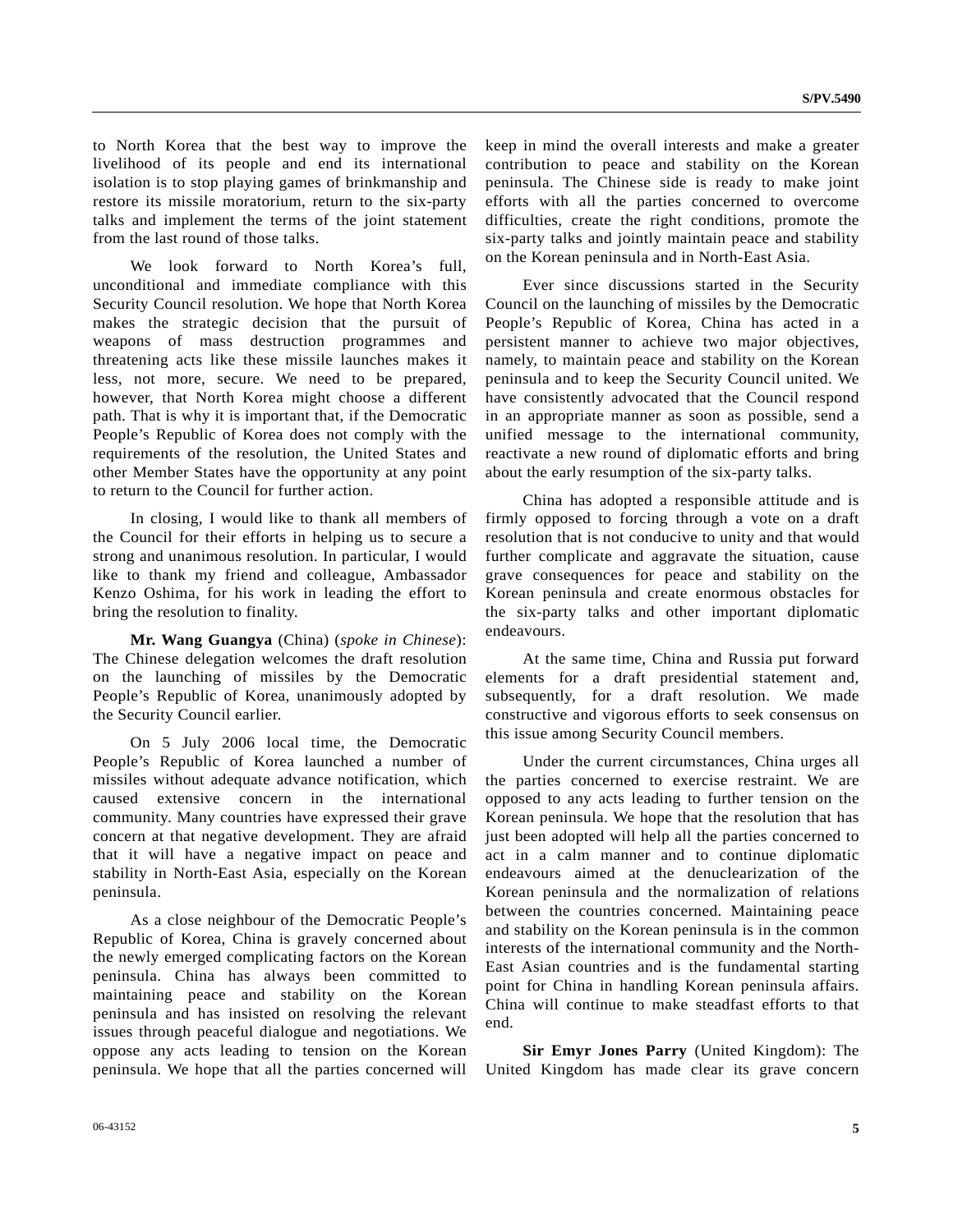about the missile launches by the Democratic People's Republic of Korea on 5 July. Many other countries have done the same. Those missile tests were carried out despite the urgings of the international community. The choice to conduct those launches took place against a particular backdrop: a stated intention to withdraw from the Treaty on the Non-Proliferation of Nuclear Weapons, a statement of possession of nuclear weapons and a commitment to a moratorium on missile testing that was reaffirmed as recently as September 2005.

 Since the launches, the Government of the Democratic People's Republic of Korea has maintained that they were part of a military policy that the Government of the Democratic People's Republic of Korea intends to continue to pursue. Against that backdrop, those launches were, as has been widely said, provocative, and have served only to raise tensions in the region. In our view, it is important that the Council react robustly and coherently. The United Kingdom is therefore delighted that the Council has unanimously agreed the resolution, and the united signal sent by the Council in this strong resolution is powerful and welcome.

 The requirements of the resolution are clear, and the Democratic People's Republic of Korea and all States concerned must now comply with these obligations.

**Mr. Churkin** (Russian Federation) (*spoke in Russian*): From the very outset, the Russian Federation has stressed the importance of a speedy agreement by the Security Council in its response to the missile launches by the Democratic People's Republic of Korea. Moscow expressed serious concern about those actions by Pyongyang, taken without advance notice and in contravention of the Pyongyang moratorium established earlier.

 We have consistently believed that the reaction of the Security Council must be firm, but at the same time carefully calibrated and weighed. We have always seen the main objective as being not to heighten emotions or threaten isolation and restrictive measures against the Democratic People's Republic of Korea, but, rather, to try as soon as possible to return the country to the regime of a moratorium on ballistic missile testing and to ensure that it resumes its participation in the sixparty talks aimed at a peaceful diplomatic settlement of the nuclear problem on the Korean peninsula.

 Guided by those principled considerations, Russia participated actively in the harmonization of a response. We believe that an official statement by the President of the Security Council would have been the optimal format. Nevertheless, we and our Chinese partners met several other Security Council members halfway in their wish for agreement on a resolution and jointly submitted the relevant draft. In this respect, we based ourselves on the fact that the draft resolution distributed earlier by the delegations of Japan, the United States and other sponsors did not fully meet the requirements. Consultations in the Security Council were protracted and complex. It is significant that all Security Council members showed political will and responsibility. As a result, we managed to reach agreement and prepared the draft resolution, which we have just adopted and which was introduced by the President of the Security Council.

 It is, of course, a compromise. But we believe that the decision sends an appropriate signal to the Democratic People's Republic of Korea on the need to show restraint and to abide by its obligations regarding missiles. At the same time, it should work in favour of continuing the negotiating process in the interests of strengthening security and stability in the region of North-East Asia.

 The adoption of the resolution by consensus clearly confirms that the Security Council, as the body with the primary responsibility under the Charter for the maintenance of international peace and security, is able to react effectively to complex international and regional challenges on the basis of the unity of its members.

**Mr. Mayoral** (Argentina) (*spoke in Spanish*): I shall be brief.

 Argentina would like to express its satisfaction at the Security Council's adoption of resolution 1695 (2006), which condemns the launching of missiles by the Democratic People's Republic of Korea on 5 July. We believe that the message that the Security Council has sent today to the Democratic People's Republic of Korea is a strong one. Argentina hopes that the Democratic People's Republic of Korea will return to the negotiating table and the Treaty on the Non-Proliferation of Nuclear Weapons, and that it will henceforth stop developing its nuclear weapons.

 In that context, we would like to thank the countries of the region that are primarily affected by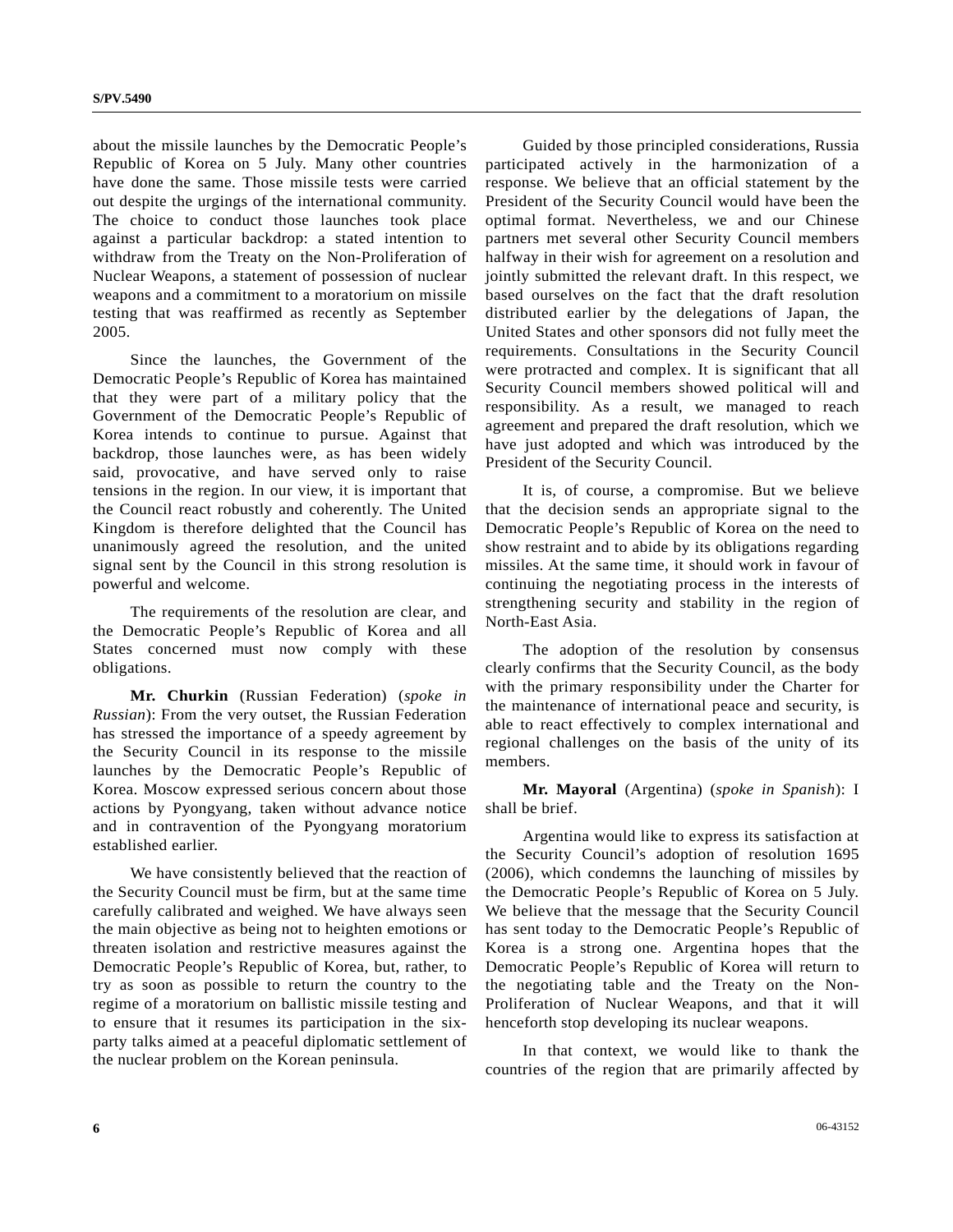the launching of these missiles for their understanding and cooperation in making it possible for the Security Council to adopt the resolution. They were able to act wisely and to give priority to the promotion of international peace and security over certain domestic policy concerns.

 Finally, on behalf of my delegation, I would also like to thank the Ambassador of the United Kingdom for his intervention to achieve agreement. I also wish to thank you, Mr. President, for your tireless work and talent in the search for a fair solution acceptable to all.

**Mr. Manongi** (United Republic of Tanzania): The United Republic of Tanzania voted in favour of the resolution we have just adopted, bearing in mind the gravity of the circumstances arising from the missiles launched by the Democratic People's Republic of Korea. It is therefore our hope that the message being sent by the resolution will be one that engenders a spirit of dialogue and cooperation in order to allow for an environment of peace and security in the Korean peninsula and in North-East Asia. That course of action is in the interests not only of that region alone, but of the international community at large.

**The President** (*spoke in French*): I shall now make a statement in my capacity as the representative of France.

 France welcomes the fact that the Security Council has unanimously adopted resolution 1695 (2006). That action by the Security Council is an appropriate response to a serious situation. The Democratic People's Republic of Korea's development and testing of ballistic missiles capable of carrying weapons of mass destruction seriously endanger security in North-East Asia and beyond for several reasons.

 The Democratic People's Republic of Korea asserts that it has developed nuclear weapons, and it has not joined the Convention on the Prohibition of the Development, Production, Stockpiling and Use of Chemical Weapons and on Their Destruction. Those ballistic missiles are able to carry such weapons. The Democratic People's Republic of Korea is attempting to increase the range of its missiles. It sells such weapons and is today the main ballistic proliferator in the world, particularly in areas of tension.

 The combination of those factors makes the Democratic People's Republic of Korea's recent ballistic tests an event that endangers the security of the entire international community. The Security Council has a duty to condemn those tests and to ensure that the international community mobilizes to prevent the Democratic People's Republic of Korea from developing its missile and weapons of mass destruction programmes. That is the meaning of today's resolution, which, among other things, requires that the Democratic People's Republic of Korea return to a responsible stance. The Democratic People's Republic of Korea must cease its ballistic activities and reinstate its moratorium on testing. It must return to the six-party talks, implement the commitments it entered into in the joint statement of 19 September 2005 and, in particular, renounce all of its nuclear weapons and its existing nuclear programme with a view to achieving the verifiable denuclearization of the Korean peninsula.

 The resolution is perfectly clear. It contains provisions to which all parties must adhere. France will seek to implement it through the non-proliferation mechanisms to which it is a party and the European Union. I would recall that the European Union is implementing a rigorous policy of non-proliferation, including in its relations with other States. It expects all States to do likewise.

 Finally, the unanimous adoption of the resolution constitutes a significant development in the Security Council's efforts to combat proliferation. France believes that the Council must act in a united and robust manner in that area. The Council has carefully weighed the words of the message it has formulated today. It has taken into account the responsibilities incumbent upon it to combat proliferation, as affirmed in the presidential statement of the 1992 summit and as recalled and extended by resolution 1540 (2004). The proliferation of weapons of mass destruction and their means of delivery is a threat to international peace and security.

 Throughout the negotiations, France has endeavoured to ensure unity in the Security Council, for the Council's unity considerably increases the effectiveness of its efforts. Today's unity is an indication of the shared will to act resolutely in the upcoming stages of the fight against the proliferation of weapons of mass destruction.

 I now resume my functions as President of the Security Council.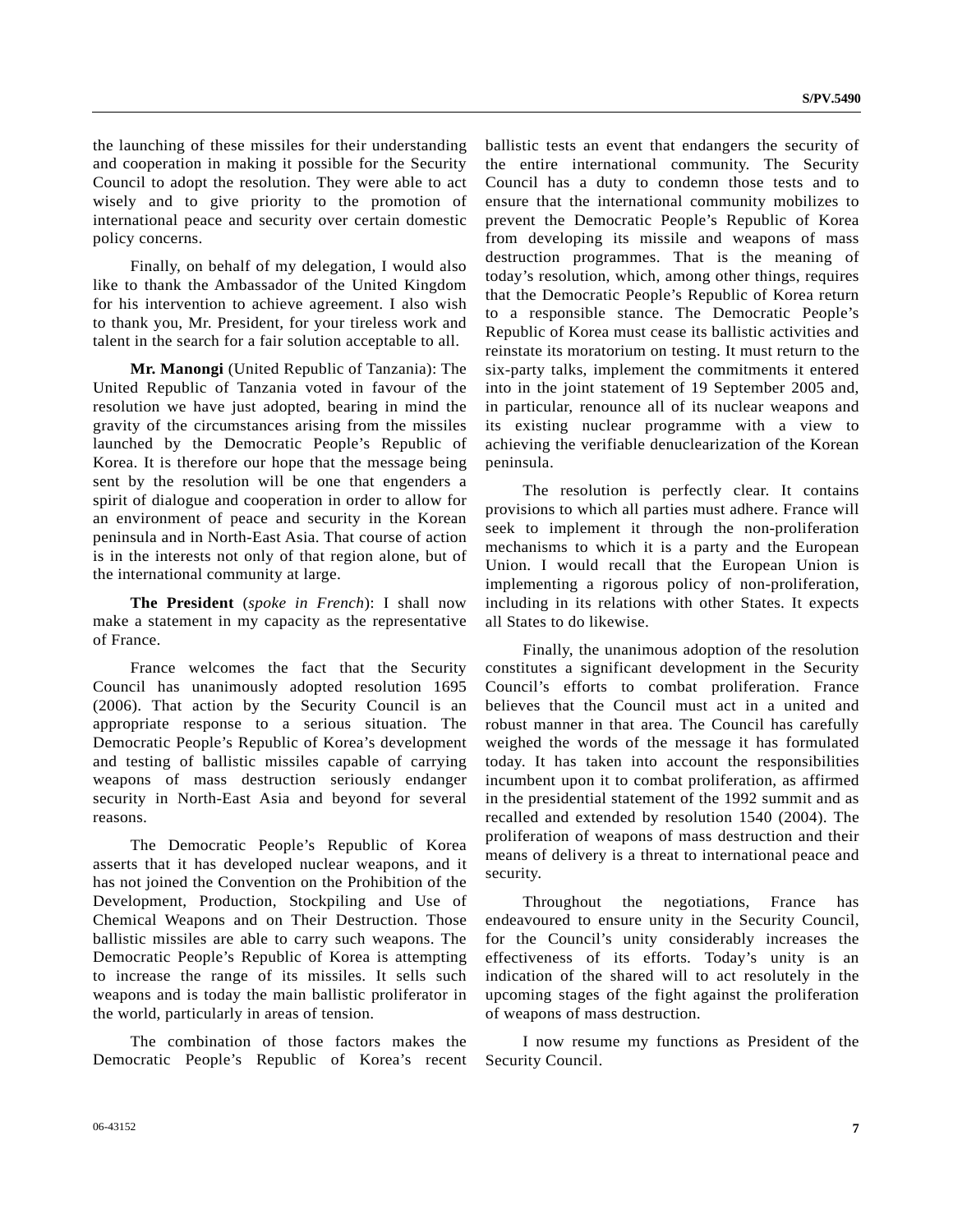I give the floor to the representative of the Democratic People's Republic of Korea.

 **Mr. Pak Gil Yon** (Democratic People's Republic of Korea): I would like to congratulate you, Sir, on your assumption of the presidency of the Security Council for the month of July.

 It is unjustifiable and gangster-like for the Security Council to debate the missile launch exercise of the Democratic People's Republic of Korea, both in view of the competence of the Security Council and under international law. The delegation of the Democratic People's Republic of Korea resolutely condemns the attempt by some countries to misuse the Security Council for the despicable political aim of isolating and pressuring the Democratic People's Republic of Korea, and totally rejects the resolution adopted earlier at this meeting of the Security Council.

 The latest successful missile launches were part of a routine military exercise staged by the Korean People's Army to increase the nation's military capacity for self-defence. The Democratic People's Republic of Korea's exercise of its legitimate right as a sovereign State is bound neither to any international law nor to bilateral or multilateral agreements, such as the Democratic People's Republic of Korea-Japan Pyongyang Declaration and the joint statement of the six-party talks.

 The Democratic People's Republic of Korea is not a signatory to the Missile Technology Control Regime and therefore is not bound to any commitment under it.

 As for the moratorium on long-range missile test flights, which the Democratic People's Republic of Korea agreed with the United States in 1999, it was valid only when the Democratic People's Republic of Korea-United States dialogue was under way.

 The Bush Administration, however, scrapped all the agreements that the preceding United States Administration had concluded with the Democratic People's Republic of Korea and totally scuttled the bilateral dialogue. The Democratic People's Republic of Korea had already clarified, in March 2005, that its moratorium on missile test firing had lost its validity. The same can be said of the moratorium on long-range test firing which the Democratic People's Republic of Korea had agreed with Japan in the Democratic

People's Republic of Korea-Japan Pyongyang Declaration in 2002.

 In that Declaration, the Democratic People's Republic of Korea expressed its intention to extend beyond 2003 the moratorium on missile firing, in the spirit of the Declaration. That step was taken on the premise that Japan would move to normalize its relations with the Democratic People's Republic of Korea and redeem its past. The Japanese authorities, however, have abused the good faith of the Democratic People's Republic of Korea. They have not honoured their commitment; indeed, they have internationalized the abduction issue, pursuant to the United States hostile policy towards the Democratic People's Republic of Korea, although the Democratic People's Republic of Korea had fully settled the issue. Such behaviour has brought overall relations between the Democratic People's Republic of Korea and Japan to where they were before the publication of the Declaration. It is a manifestation of the Democratic People's Republic of Korea's broad magnanimity that, in this situation, it had put the missile launch on hold for so long.

 The joint statement of the six-party talks of 19 September 2005 stipulates the commitments to be fulfilled by the six sides to the talks to denuclearize the Korean peninsula. However, no sooner had the joint statement been adopted than the United States applied financial sanctions against the Democratic People's Republic of Korea and, through them, escalated pressure on it in various fields. The United States, at the same time, has totally hamstrung efforts to implement the joint statement through such threats and blackmail as large-scale military exercises targeted against the Democratic People's Republic of Korea.

 It is clear to everyone that there was no need for the Democratic People's Republic of Korea to unilaterally put on hold the missile launch in such a situation. That being a stark fact, it is a far-fetched assertion, grossly falsifying reality, for them to claim that routine missile launches conducted by the Korean People's Army for self-defence have strained the regional situation and blocked the progress of the dialogue. It is a lesson taught by history, and a stark reality of international relations proven by the Iraqi crisis, that upsetting the balance of forces is bound to create instability and crisis, and even spark a war. But for the Democratic People's Republic of Korea's tremendous deterrent in self-defence, the United States